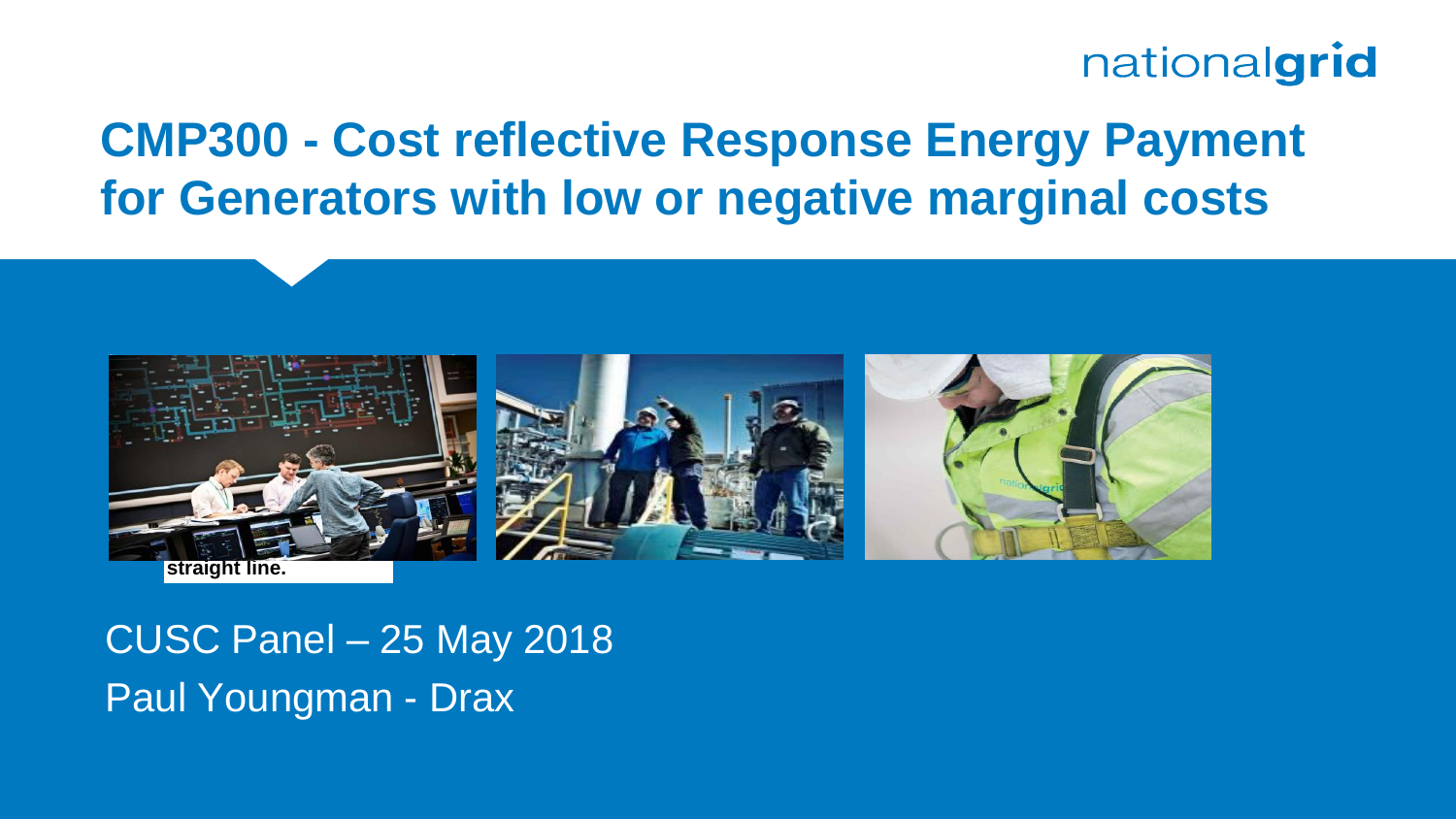# **CMP300 - Cost reflective Response Energy Payment for Generators with low or negative marginal costs**



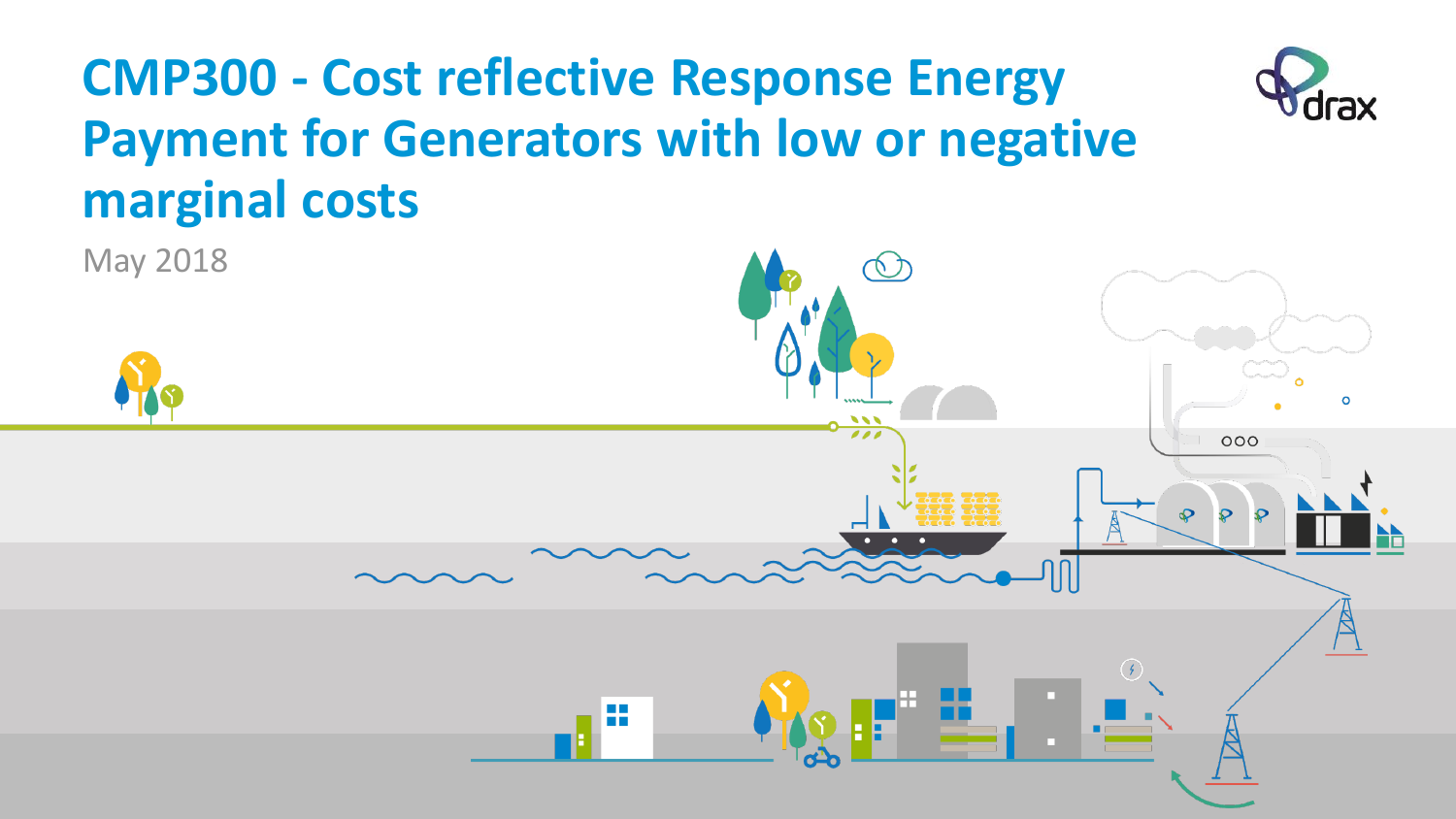## **The Defect**

*Construction of the Response Energy Price (REP) is not reflective of the cost or avoided cost of energy production for all low or negative marginal cost generators*

- Providers of Mandatory Frequency Response (MFR) are paid, or pay the SO a Response Energy Payment (REP) to reflect energy costs
	- Increase in output (LFR) Generator receives REP
	- Decrease in output (HFR) Generator pays REP
- In **principle** the REP should be **cost reflective** being derived from a Market Index Price (MIP) or set at zero for some low or negative marginal cost generators defined as "non-fuel"
- **Defect** is that not all units with low or negative marginal costs have the REP set to zero
- These units should not have the REP derived from the MIP as it does not reflect their costs or avoided costs
- This treatment is **discriminatory** as it treats sites with equally low or negative marginal costs differently based on technology type rather then the generator's cost, or avoided cost
- The derivation of the REP is therefore **not cost reflective**
- This defect may also **be distortive** of the MFR market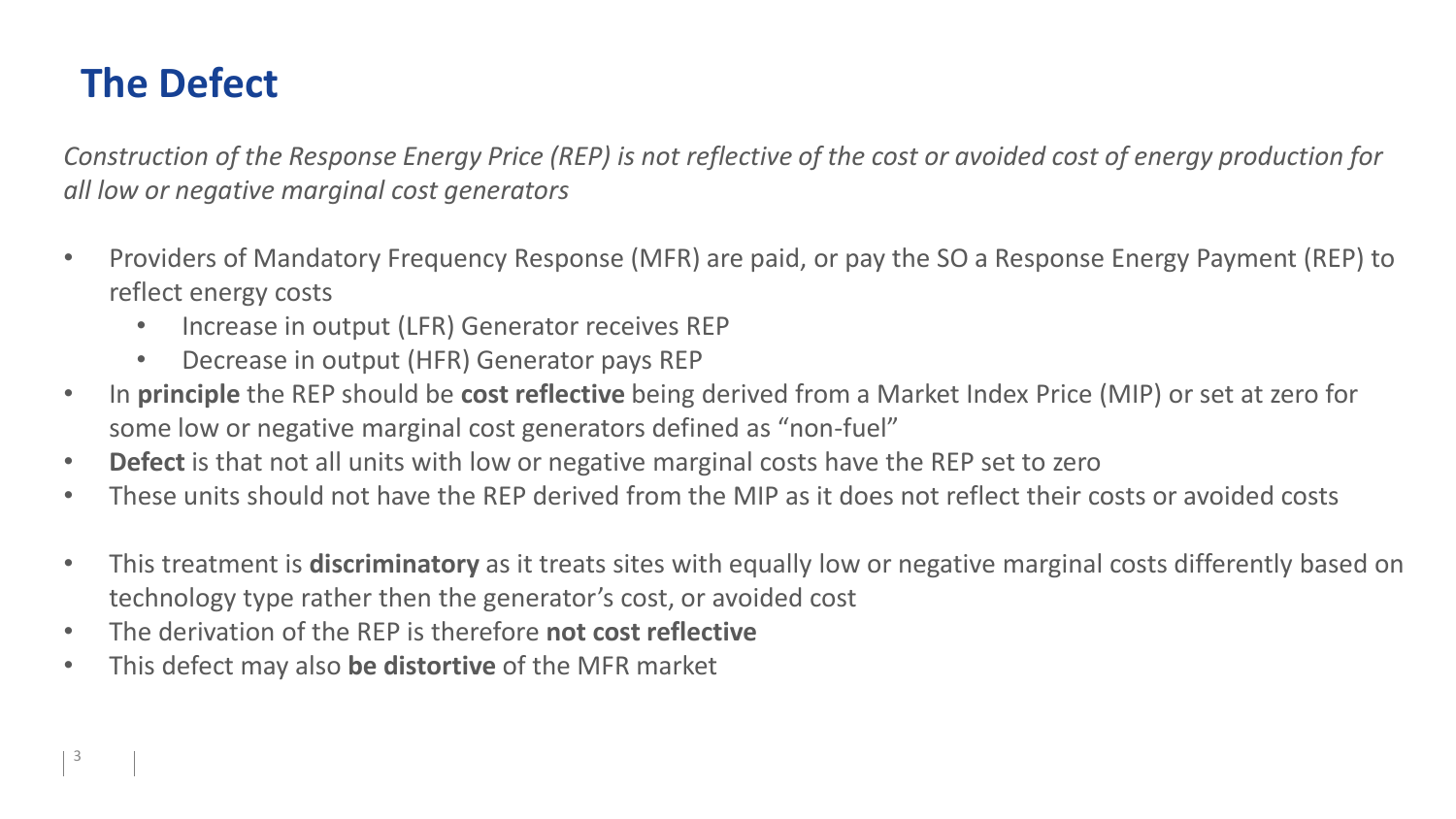# **The proposal**

*To ensure that the Response Energy Payment paid to or by generators with respect to a BM Unit with low or negative marginal costs is reflective of the cost or avoided cost of energy production*

### **Proposed change**

- Simple and concise change to amend calculation of REP
- Set the reference price for REP to zero for **both** "non-fuel" cost and **CfD BM Units**
	- **CfD BM Units** defined as "*a CfD BM Unit means a BM Unit which entered into a Contract for Difference (CfD) or investment contract each as designated in the Energy Act 2013."*
- National Grid legal team will check legal text is correct (4.1.3.9A)
- Process and/or SO system changes may be necessary to apply the cost reflective REP

### **Principal impact on applicable CUSC Objectives**

- Positive impact for Applicable Objective (b) Facilitating effective competition
	- Cost reflective REP
	- Level playing field removing a barrier to competition for units with low or negative marginal costs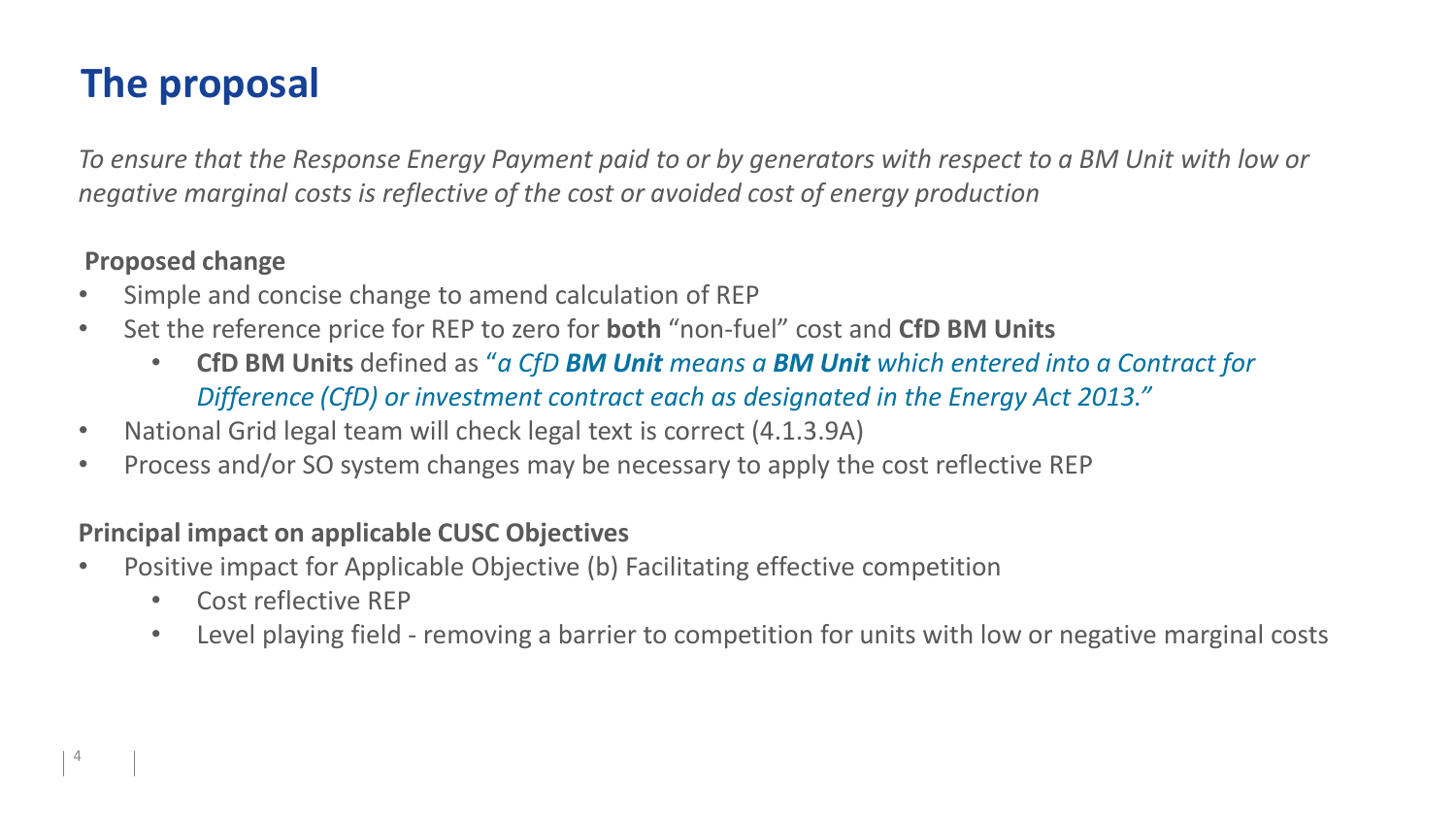## **Request to Panel**

**Self Governance -***Feedback is welcome as in the view of the proposer the self-governance criteria should apply* **Discrimination**

- Remedies discrimination between different classes of CUSC Parties
	- The modification purpose is to ensure that discriminatory treatment of CUSC parties with low or negative marginal costs is remedied
	- Enable generators with a CfD that have low or negative marginal costs equivalent treatment with other low or negative marginal cost generators

## **Materiality**

- Unlikely to have a **material effect** on: (i) (iii) (iv) (v)
- Likely to have a **beneficial non-material** effect on (ii) Competition
	- Enhance the principle of a cost reflective REP
	- Potentially improve competition in the MFR

#### **Proceed to Code Administrator Consultation**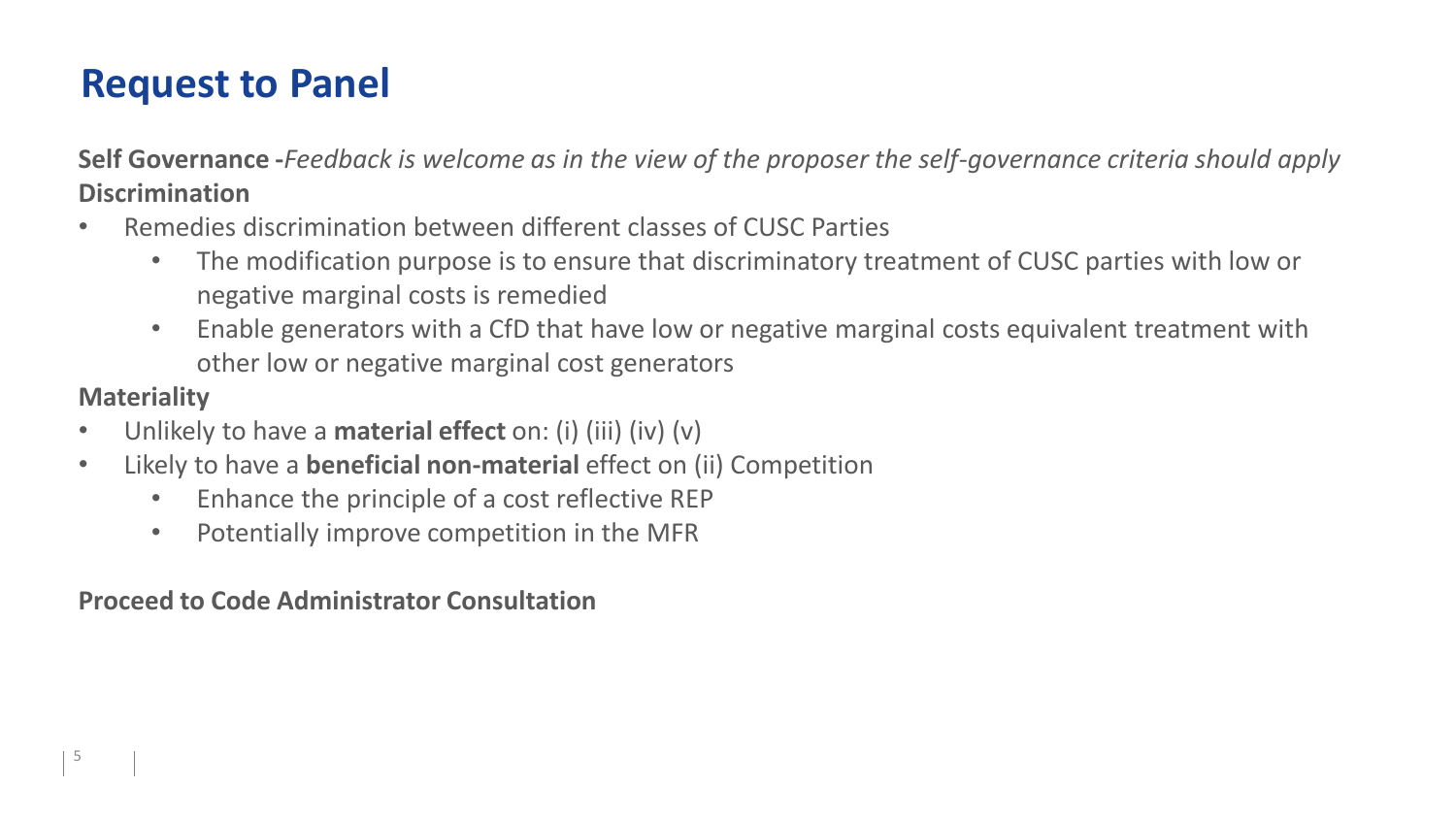

Paul Youngman Regulation Manager



 $000$ 

 $\bullet$ 

 $\mathbf{Q}$ 

**Drax Group plc** Drax Power Station Selby п North Yorkshire YO8 8PH **COLOR** Telephone: +44 (0)1757 618381 m Fax: +44 (0)1757 612192

 $\overline{\mathbf{v}}$  $\overline{\cdots}$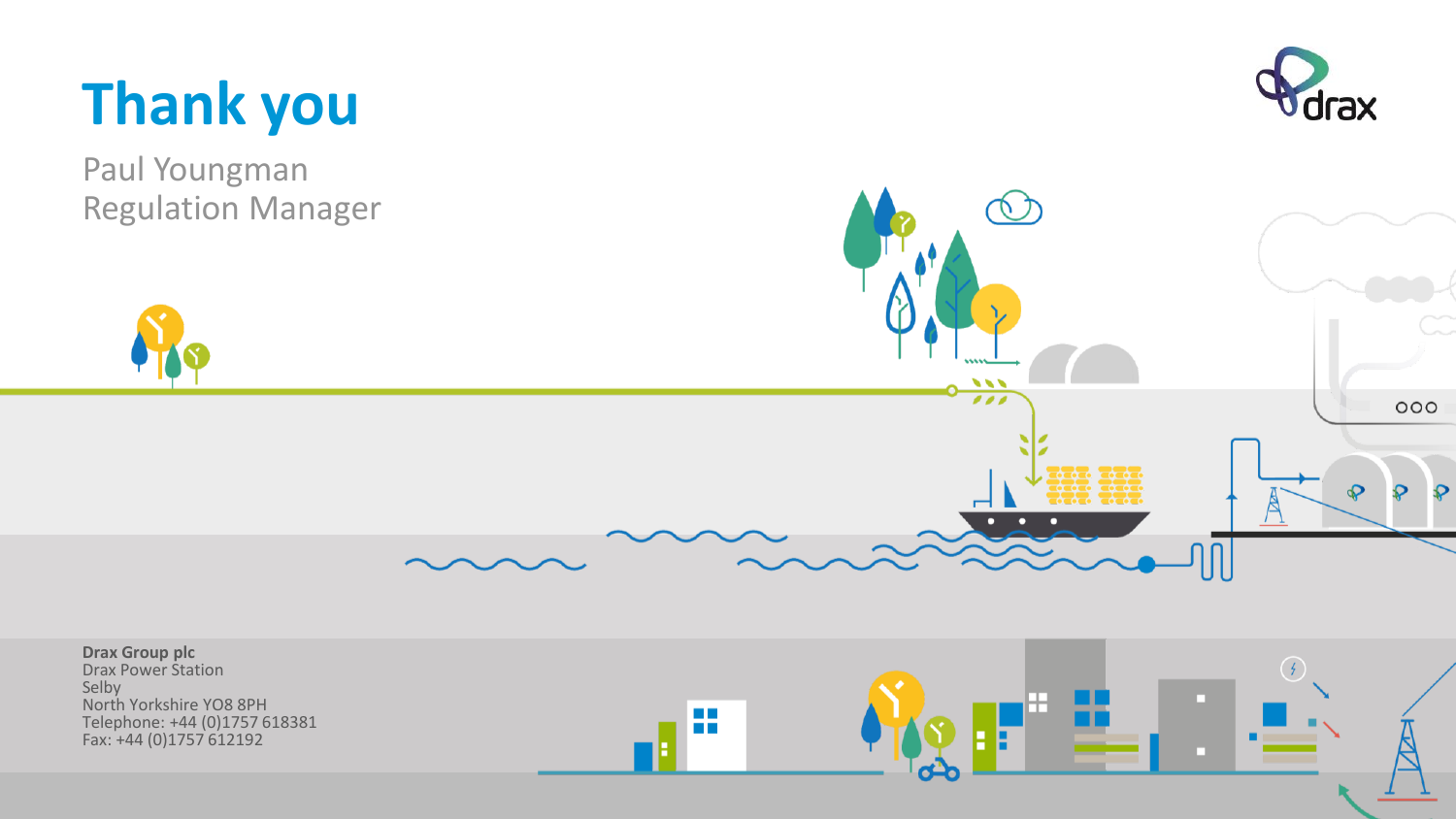# **Additional information – Consideration of materiality**

| <b>Area that the Proposed Modification</b><br>deals with                                                                                                                        | Aspects that are likely to require Authority decision if your proposal covers:                                                                                                                                                                                                                                                                                                                                                                                 | <b>Impact of CMP300</b>                                                                                       |
|---------------------------------------------------------------------------------------------------------------------------------------------------------------------------------|----------------------------------------------------------------------------------------------------------------------------------------------------------------------------------------------------------------------------------------------------------------------------------------------------------------------------------------------------------------------------------------------------------------------------------------------------------------|---------------------------------------------------------------------------------------------------------------|
| Existing or future electricity customer                                                                                                                                         | Changes any activity being considered by a Significant Code Review;<br>$\bullet$<br>Changes any process / obligation required for the delivery of Ofgem's Strategic Work Plan (or Strategic Direction);<br>$\bullet$<br>Increases switching timescale;<br>$\bullet$<br>Materially increases costs that are passed on to consumers, or may be in future<br>$\bullet$                                                                                            | No Impact<br>No Impact<br>No Impact<br>No Impact                                                              |
| Competition in Generation, Distribution<br>or Supply of electricity or any commercial<br>activities connected with the Generation,<br>Distribution or Supply of electricity     | Reduces competition, or choice, in the marketplace<br>$\bullet$<br>Prevents parties competing on equal terms<br>$\bullet$<br>Significantly increases complexity of processes (where this potentially leads to confusion for consumers)<br>Entails one or more CUSC Parties incurring significant additional cost (e.g. >£100k in any one single financial year)<br>$\bullet$<br>Introduces different treatment according to class of parties<br>$\bullet$      | No Impact<br>Improvement - Cost reflective<br>No Impact<br>No Impact<br>Improvement - Cost based<br>treatment |
| The operation of the NETS                                                                                                                                                       | Has the potential to create stranded regulated assets<br>$\bullet$<br>Mandates increased investment in network assets or systems<br>$\bullet$<br>Creates, modifies or transfers obligations or rights on/or the Transmission and Distribution System Operators<br>$\bullet$                                                                                                                                                                                    | No Impact<br>No Impact<br>No Impact                                                                           |
| Security of Supply                                                                                                                                                              | Changes to any activity connected with Electricity Transmission Standard Licence Condition (SLC) Condition B11<br>$\bullet$<br>'Security arrangements' or Condition C17 'Transmission system security standard and quality service'<br>Reduces the availability of electricity supply or generation<br>$\bullet$                                                                                                                                               | No Impact<br>No Impact                                                                                        |
| Governance of the CUSC                                                                                                                                                          | Reduces the rights of industry parties to be engaged in proposed changes to the CUSC<br>$\bullet$<br>Changes provisions relating to the constitution or composition of the CUSC Panel and the obligations placed on its<br>$\bullet$<br>members (collectively and individually)<br>Changes the decision-making capacity of the CUSC Panel in relation to CUSC Modifications<br>$\bullet$<br>Changes any decision-making capacity of the Authority<br>$\bullet$ | No Impact<br>No Impact<br>No Impact<br>No Impact                                                              |
| Proposers should also remember that modifications likely to introduce any kind of discrimination between classes of parties across the industry normally require<br>$A \cdot A$ |                                                                                                                                                                                                                                                                                                                                                                                                                                                                | Improvement - aligns rules<br>na taahnalamu dictination                                                       |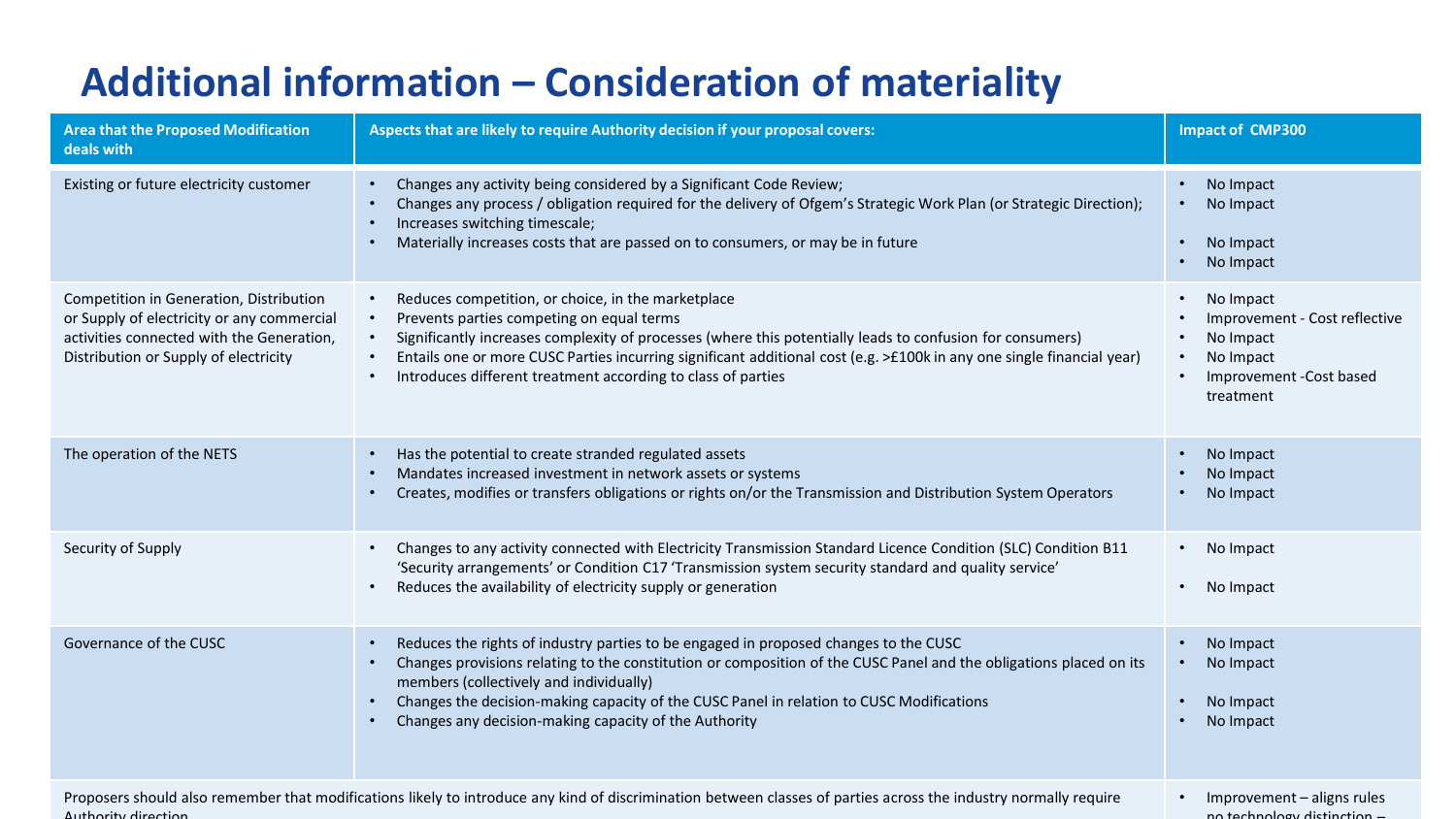# nationalgrid

# **Proposed Timetable: CMP300**



CUSC Panel – 25 May 2018 Code Administrator